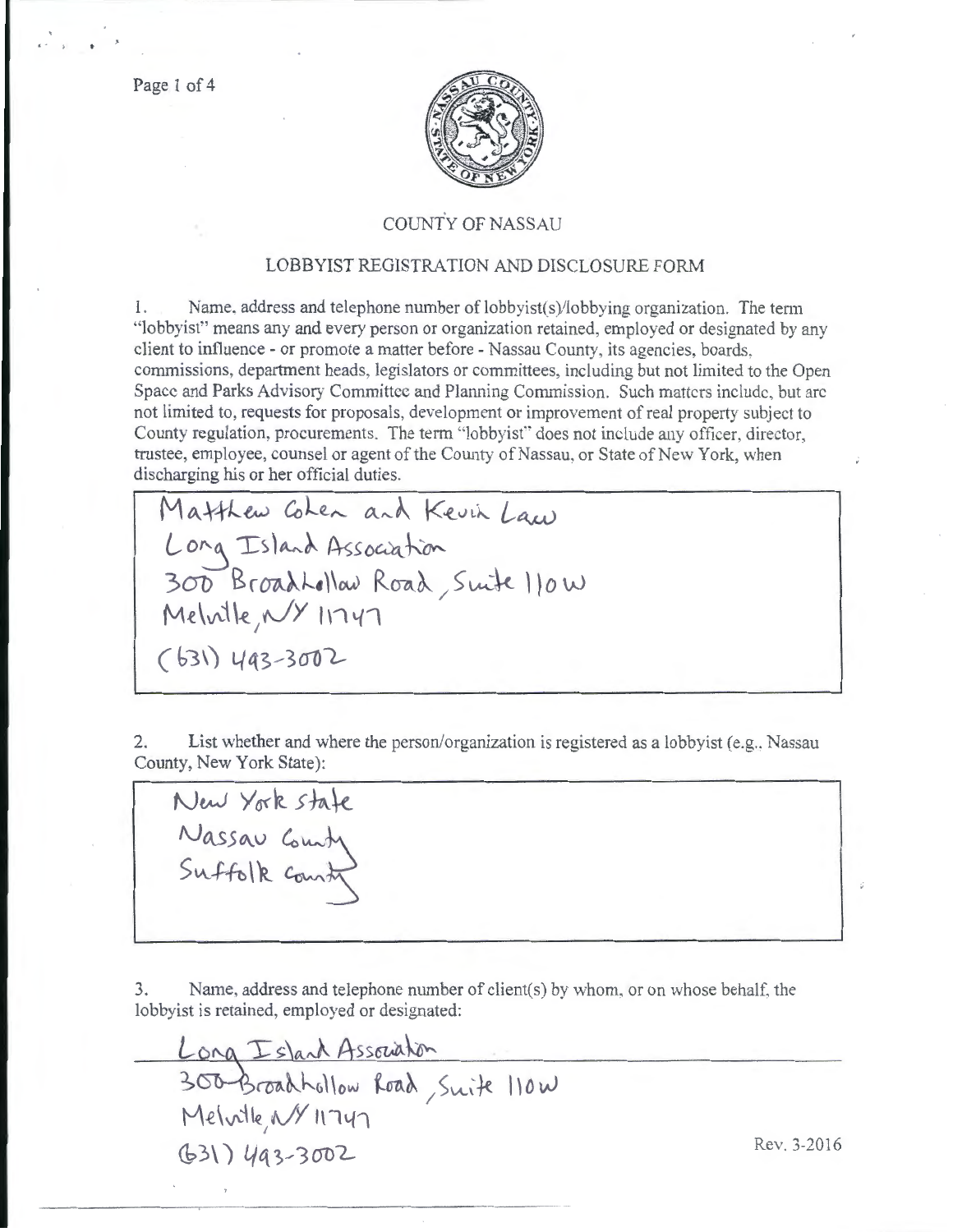Page 2 of 4

-------------------- -

4. Describe lobbying activity conducted, or to be conducted, in Nassau County, and identify client(s) for each activity listed. **See page 4 for a complete description of lobbying activities.** 

For the Long Island Association (the client), Matthew Cohen ant Keuch Law may submit letters, testinany<br>and / or other written correspondence as well as Engage<br>in verbal communications regarding legislation, rules, in and by Nassau county.

5. The name of persons, organizations or governmental entities before whom the lobbyist expects to lobby:

 $\alpha$ ecutive  $L$ eges lanie Department and Agency Heads

Rev. 3-2016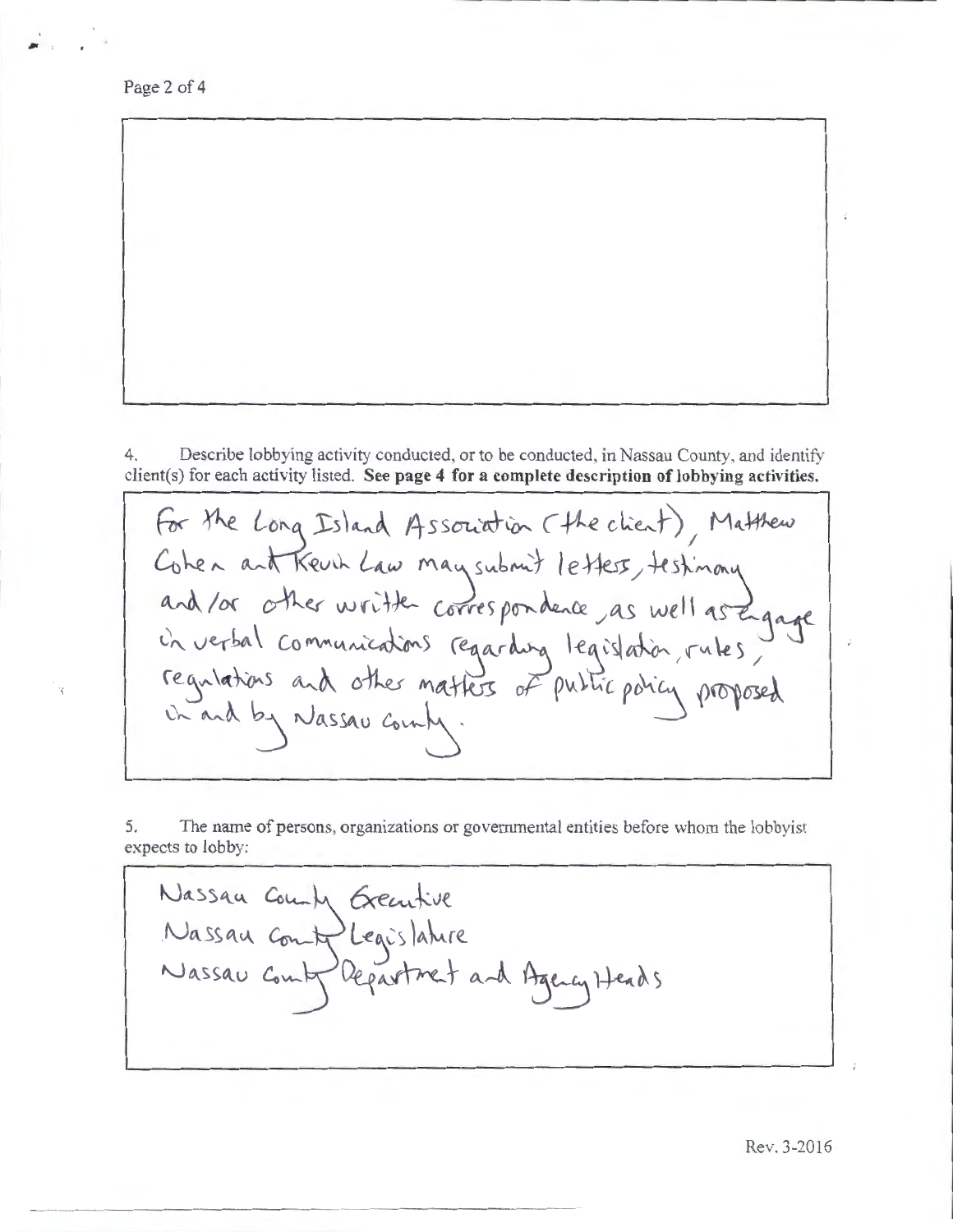6. If such lobby is retained or employed pursuant to a written agreement of retainer or employment, you must attach a copy of such document; and if agreement of retainer or employment is oral, attach a written statement of the substance thereof. If the written agreement of retainer or employment does not contain a signed authorization from the client by whom you have been authorized to lobby, separately attach such a written authorization from the client.

7. Within the previous year, has the lobbyist/lobbying organization or any of its corporate officers provided campaign contributions pursuant to the New York State Election Law to the campaign committees of any of the following Nassau County elected officials or to the campaign committees of any candidates for any of the following Nassau County elected offices: the County Executive, the County Clerk, the Comptroller, the District Attorney, or any County Legislator? If yes, to what campaign committee? If none, you must so state:



I understand that copies of this form will be sent to the Nassau County Department of Information Technology ("IT") to be posted on the County's website.

I also understand that upon termination of retainer, employment or designation I must give written notice to the County Attorney within thirty (30) days of termination.

VERIFICATION: The undersigned affirms and so swears that he/she has read and understood the foregoing statements and they are, to his/her knowledge, true and accurate.

The undersigned further certifies and affirms that the contribution(s) to the campaign committees listed above were made freely and without duress. threat or any promise of a governmental benefit or in exchange for any benefit or remuneration.

Dated:  $1/15/19$  Signed:

Print Name:

Print Name: Matthew Cohen<br>Title: Vice President of Government Affairs and Communications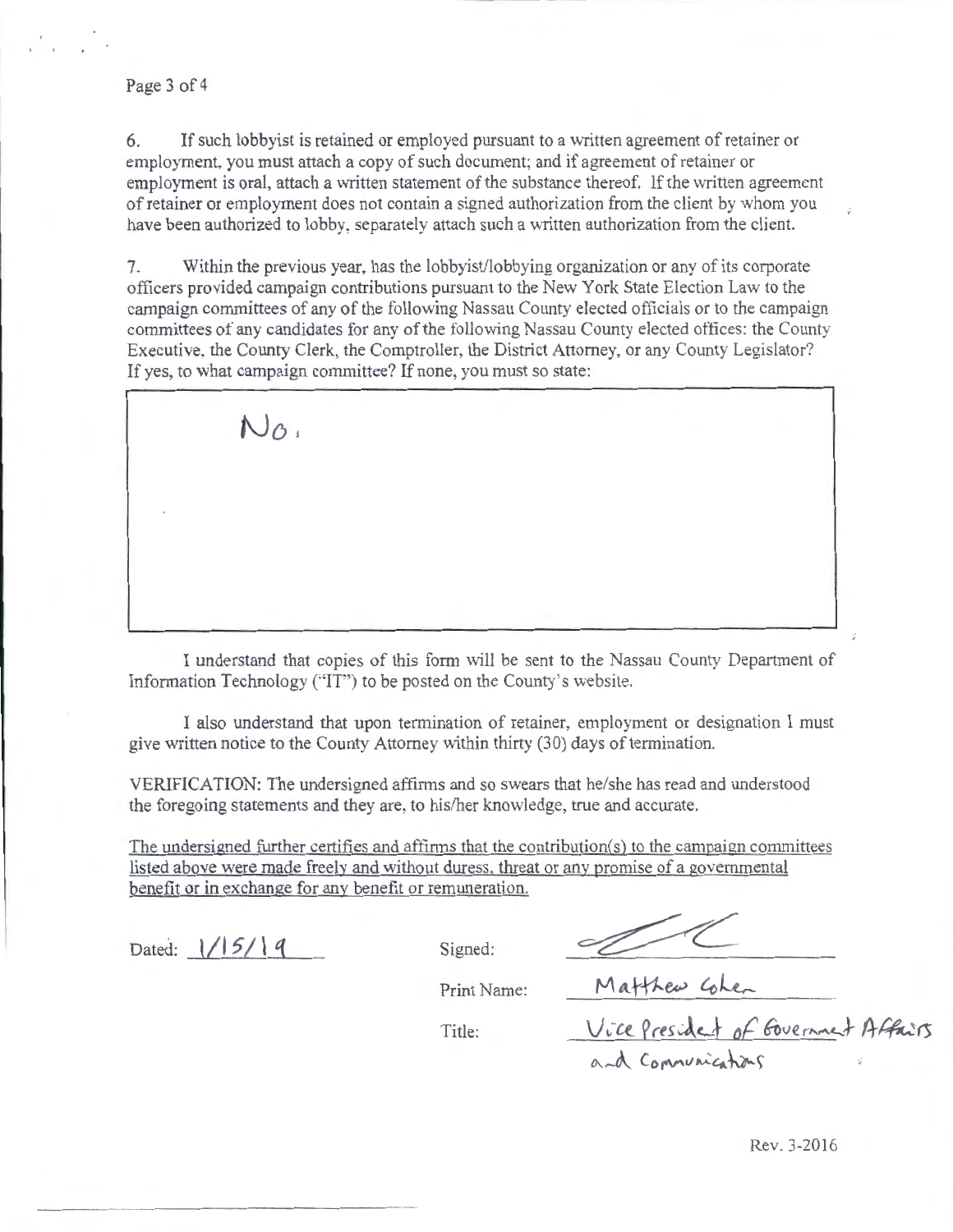Page 4 of 4

**The term lobbying shall mean any attempt to influence:** any determination made by the Nassau County Legislature, or any member thereof, with respect to the introduction, passage, defeat, or substance of any local legislation or resolution; any determination by the County Executive to support, oppose, approve or disapprove any local legislation or resolution, whether or not such legislation has been introduced in the County Legislature; any determination by an elected County official or an officer or employee of the County with respect to the procurement of goods, services or construction, including the preparation of contract specifications, including by not limited to the preparation of requests for proposals, or solicitation, award or administration of a contract or with respect to the solicitation, award or administration of a grant, loan, or agreement involving the disbursement of public monies: any determination made by the County Executive, County Legislature, or by the County of Nassau, its agencies, boards, commissions, department heads or committees, including but not limited to the Open Space and Parks Advisory Committee, the Planning Commission, with respect to the zoning, use, development or improvement of real property subject to County regulation, or any agencies, boards, commissions, department heads or committees with respect to requests for proposals, bidding, procurement or contracting for services for the County; any determination made by an elected county official or an officer or employee of the county with respect to the terms of the acquisition or disposition by the county of any interest in real property, with respect to a license or permit for the use of real property of or by the county, or with respect to a franchise, concession or revocable consent; the proposal, adoption, amendment or rejection by an agency of any rule having the force and effect of law; the decision to hold, timing or outcome of any rate making proceeding before an agency; the agenda or any determination of a board or commission; any determination regarding the calendaring or scope of any legislature oversight hearing; the issuance, repeal, modification or substance of a County Executive Order: or any determination made by an elected county official or an officer or employee of the county to support or oppose any state or federal legislation, rule or regulation, including any determination made to support or oppose that is contingent on any amendment of such legislation, mle or regulation, whether or not such legislation has been formally introduced and whether or not such rule or regulation has been formally proposed.

**The term "lobbying" or "lobbying activities"** docs **not include:** Persons engaged in drafting legislation, rules, regulations or rates; persons advising clients and rendering opinions on proposed legislation, rules, regulations or rates, where such professional services are not otherwise cmmected with legislative or executive action on such legislation or administrative action on such rules, regulations or rates; newspapers and other periodicals and radio and television stations and owners and employees thereof, provided that their activities in connection with proposed legislation, rules, regulations or rates are limited to the publication or broadcast of news items, editorials or other comment, or paid advertisements; persons who participate as witnesses, attorneys or other representatives in public rule-making or rate-making proceedings of a County agency, with respect to all participation by such persons which is part of the public record thereof and all preparation by such persons for such participation; persons who attempt to influence a County agency in an adjudicatory proceeding, as defined by § 102 of the New York State Administrative Procedure Act.